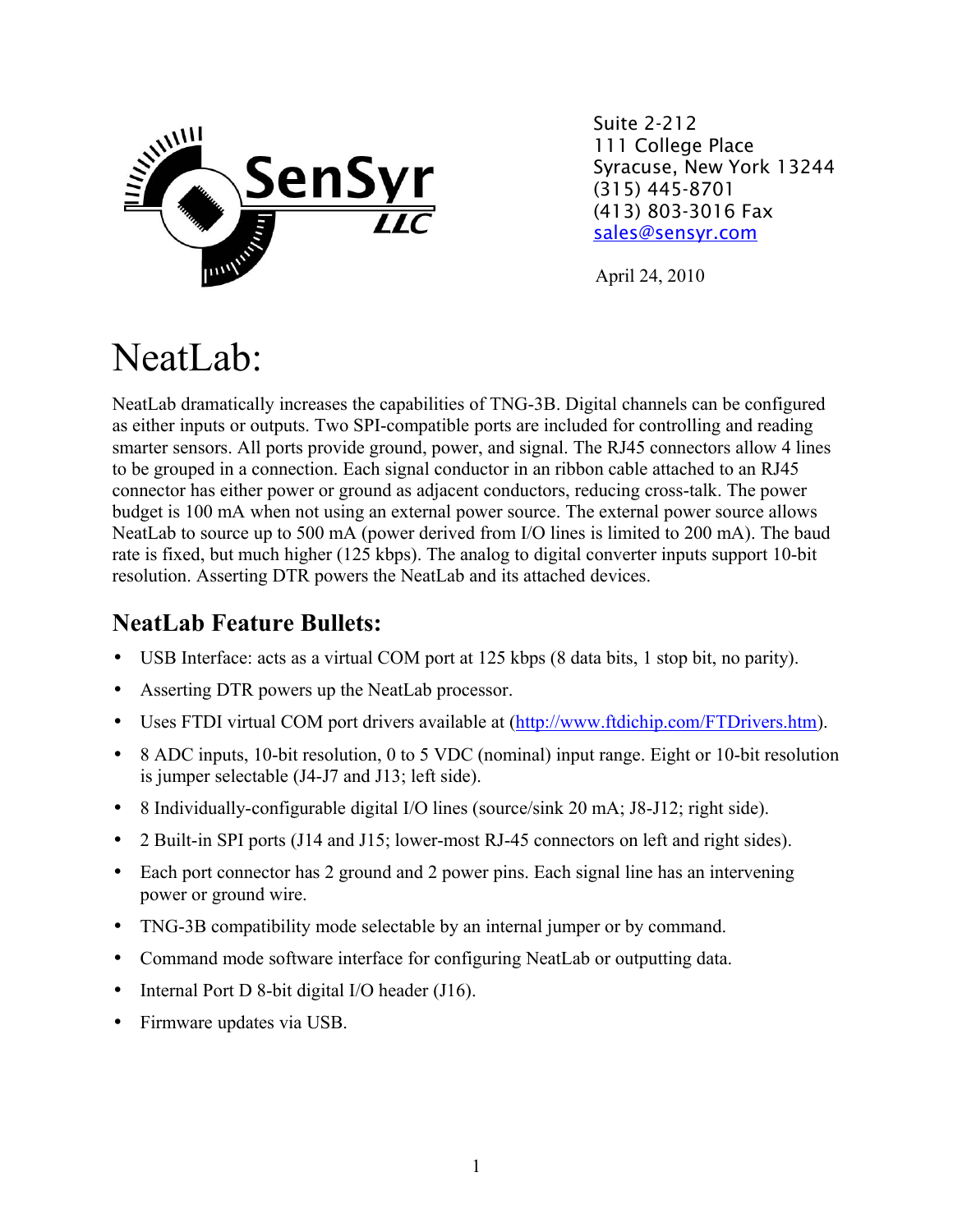## **Jumpers:**

There are two physical jumpers on the NeatLab board. JP1 selects TNG-3B mode when shorted. JP2 selects 8-bit A/D resolution when shorted. The jumpers are only read on power-up. Normally, NeatLab starts in command mode. When JP1 is present, NeatLab automatically enters a block mode transmission. Ports B and D are all digital inputs by default. The NeatLab mode transmits TNG-3B data packet (separator byte, 8 analog bytes, and one Port B input byte) once every 5 milliseconds (200 Hz).

JP2 selects 8-bit A/D resolution when present at power-up. If JP2 is removed, extended (2-byte) resolution is selected. Therefore, true TNG-3B compatibility is only really enabled when both JP1 and JP2 are present. In the extended A/D resolution mode, TNG=X sends two bytes for every A/D channel. The most significant byte is sent first.

These jumper settings can be overridden by command after power-up.

## **NeatLab Commands:**

NeatLab commands are ASCII bytes (To send the "9D" command, transmit a single byte equal to that value, not the ASCII characters "9" and "D"). Command byte values are in hexadecimal. The following commands are supported:

**90:** Read first bank memory byte. Reads any memory location (0-255). The memory location to read is specified in the byte sent immediately following the command. The command returns one byte that is the value of that location.

**9D:** Return ID/version. This command returns 30 bytes: "NeatLab V1.0 ©2008 SenSyr, LLC<CR><LF>".

**FE:** Resets NeatLab just as if you power-cycled the device.

**FF:** Does nothing. If you send it 3-6 times, then you'll be sure that the next byte will be interpreted as a command byte.

#### **ADC Commands:**

**A0:** Read ADC Channel 0. This command returns 2 bytes in extended resolution mode: MSB, LSB. The most significant 8 bits are returned in the first byte. The second byte contains the least significant bits. There are limits to the time resolution of the samples. The ADC sampling process is independent of the data interface. At 125 kbps you could theoretically obtain 6,250 samples per second using a single channel command in extended resolution; however, the channel's data is not updated that fast. The maximum usable sample rate is about 1250 Hz. All the analog connectors are located on the left side of NeatLab—the first four 3.5 mm stereo jacks and the first RJ-45 connector. Analog channel numbers increase from 1 through 8 descending along the left side of NeatLab.

**A1:** Read ADC Channel 1.

**A2:** Read ADC Channel 2.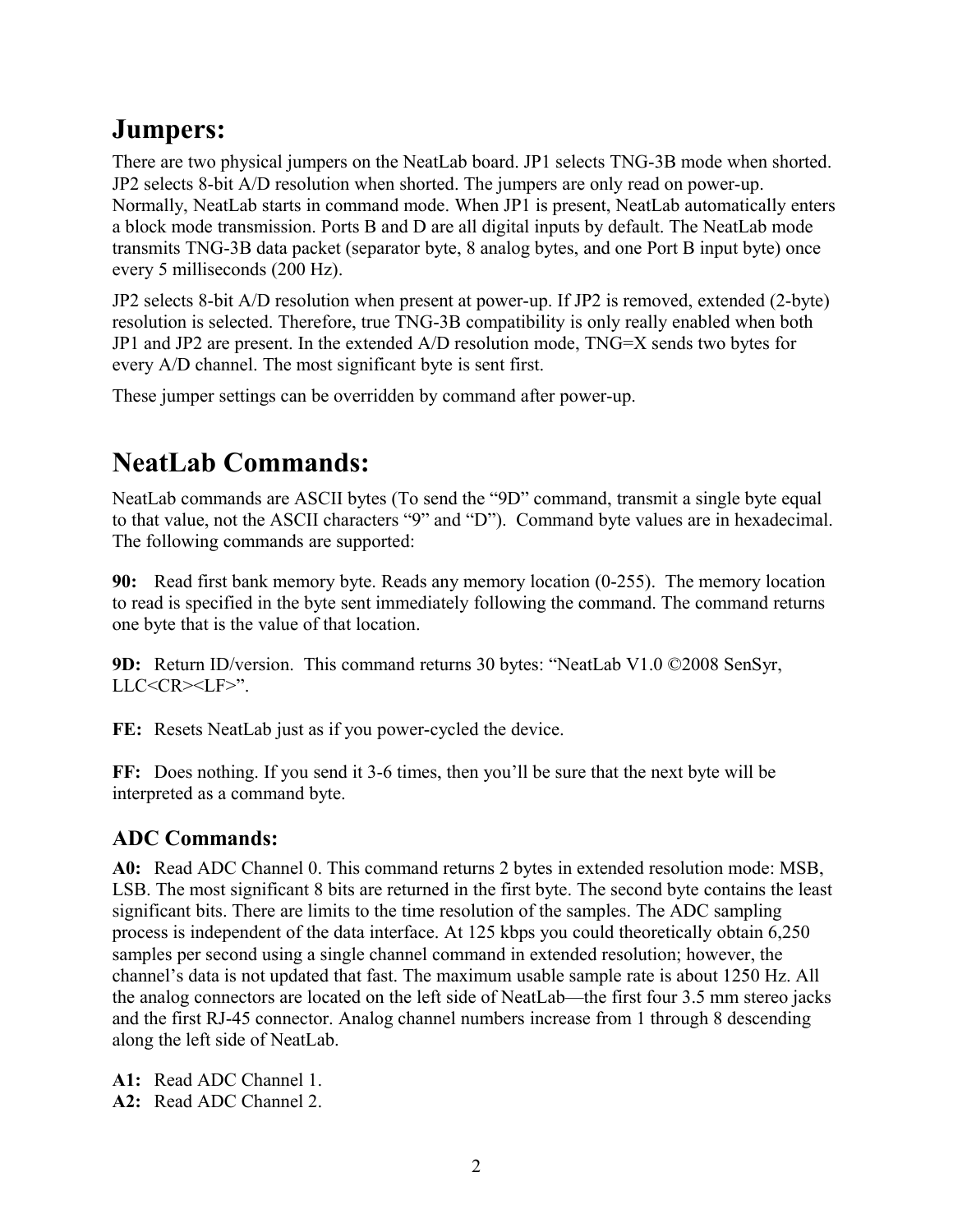- **A3:** Read ADC Channel 3.
- **A4:** Read ADC Channel 4.
- **A5:** Read ADC Channel 5.
- **A6:** Read ADC Channel 6.
- **A7:** Read ADC Channel 7.
- **A8:** Read ADC Channel 8.

**C0:** Read the first N ADC channels where N ranges from 1 to 8. The number of consecutive ADC channels to read is sent in a byte immediately following the command. The total number of bytes returned is N or N\*2, depending on the resolution setting. The most significant byte of each sample is returned first.

- **C1:** Read ADC channels 0-3.
- **C2:** Read ADC channels 4-7.
- **C8:** Read all ADC channels. This command returns the data for all 8 ADC channels (16 bytes).
- **E0:** Set 8-bit ADC resolution regardless of the the on-board jumper position.
- **E1:** Set extended ADC resolution regardless of the on-board jumper position.

#### **Digital I/O Commands**:

**BC:** Set Port-B configuration. This command takes the next byte received as the Port-B configuration data byte. Each bit of the configuration byte corresponds to a port bit. Set configuration bits to 1 to enable input, 0 for output. This is similar for Port D. Connectors J8-J11 correspond to bits 0-3 of Port B. The remaining 4 bits reside on the J12 RJ-45 connector on the right side of NeatLab.

**DC:** Set Port-D configuration. This command takes the next byte received as the Port-D configuration data byte.

**BD:** Write Port-B data. This command takes the next received byte as data to write to Port-B.

**DD:** Write Port-D data. This command takes the next received byte as data to write to Port-D.

**FB:** Read Port-B data. This command sends one byte read from Port-B.

**FD:** Read Port-D data. This command sends one byte read from Port-D.

**FA:** Read Port B and D together. This command returns 2 bytes—Port-B, and Port-D.

- **BF:** Read Port B configuration data. This command returns the one-byte Port B mask.
- **DF:** Read Port D configuration data. This command returns the one-byte Port D mask.

**DB:** Write B and D digital I/O ports. This command accepts the next two bytes sent as data for Ports B, and D, respectively.

Port C is not directly configurable or settable. The bits of Port C are allocated to special functions and the SPI ports.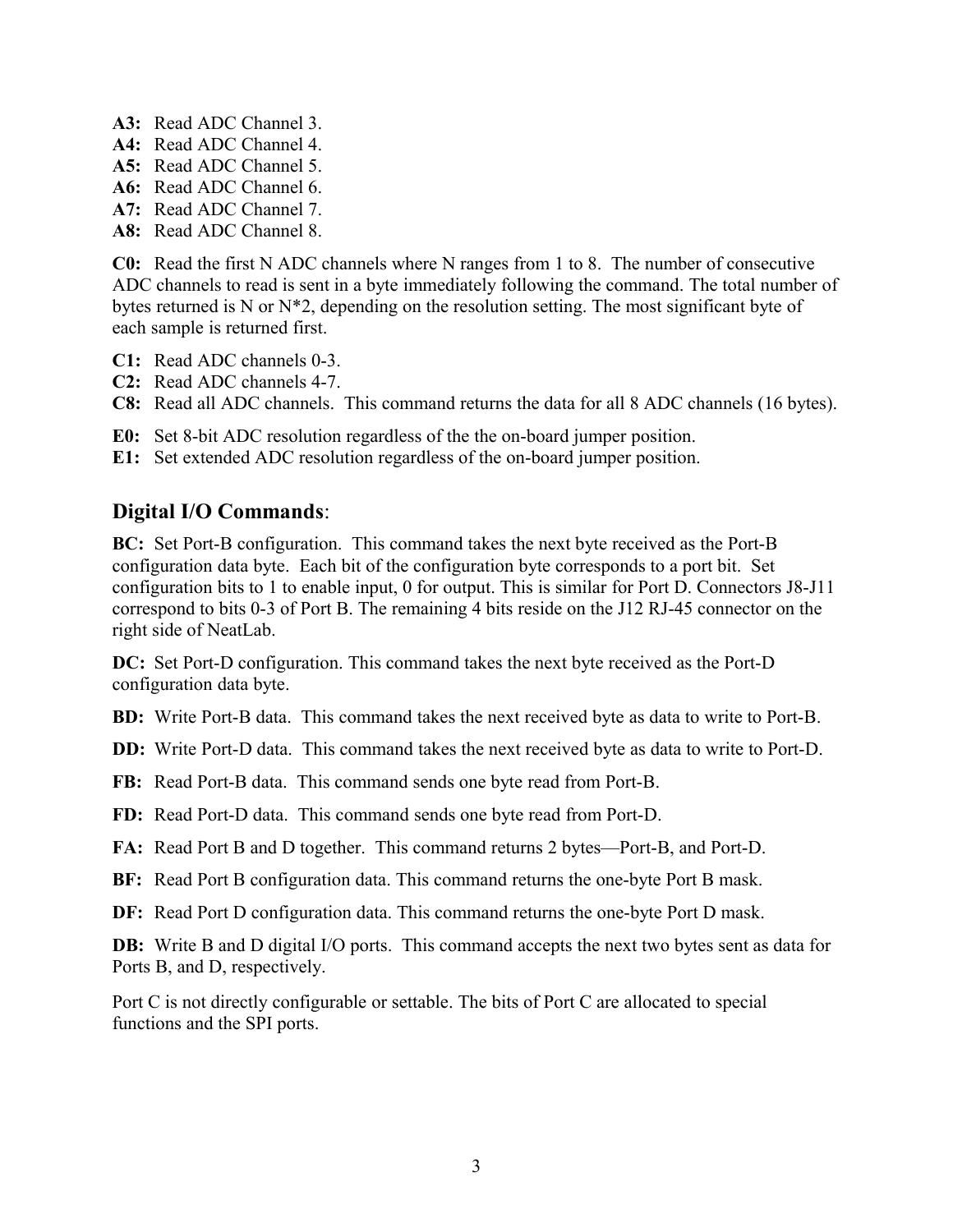#### **SPI Commands:**

**9C:** SPI Configure. This command redefines all SPI operations until the next SPI configuration byte is received or NeatLab is power-cycled. This command gets two subsequent bytes.



| е т.                                                                                                                        |                                                                                                                                                               |            |   |            |   |             |                                       |              |  |  |  |
|-----------------------------------------------------------------------------------------------------------------------------|---------------------------------------------------------------------------------------------------------------------------------------------------------------|------------|---|------------|---|-------------|---------------------------------------|--------------|--|--|--|
|                                                                                                                             | $\overline{7}$                                                                                                                                                | 6          | 5 | 4          | 3 | $\mathbf 2$ | 1                                     | 0            |  |  |  |
|                                                                                                                             | <b>SM</b><br>Р                                                                                                                                                | <b>CKE</b> |   | <b>CKP</b> |   |             | SSPM1                                 | <b>SSPM0</b> |  |  |  |
|                                                                                                                             | $SMP = SSPSTAT: SMP$ bit for PIC with same meaning.<br>$1 =$ Input sampled at end of output.<br>$0 =$ Input sampled in middle of output bit (default).        |            |   |            |   |             |                                       |              |  |  |  |
|                                                                                                                             | $CKE = SSPSTAT$ : CKE bit for PIC with same meaning.<br>$1 =$ Data output on leading edge of clock (default).<br>$0 =$ Data output on trailing edge of clock. |            |   |            |   |             |                                       |              |  |  |  |
|                                                                                                                             | $CKP = SSPCON:CKP$ bit for PIC with same meaning.<br>$0 =$ Clock normally low (default).<br>$1 =$ Clock normally high.                                        |            |   |            |   |             |                                       |              |  |  |  |
| SSPM1 and SSPM0 set the clock rate.<br>$00 = FOSC/4$ (2 MHz, default)<br>$01 = FOSC/16$ (500 kHz).<br>10=FOSC/64 (125 kHz). |                                                                                                                                                               |            |   |            |   |             |                                       |              |  |  |  |
|                                                                                                                             |                                                                                                                                                               |            |   |            |   |             | 11=TMR2/2 Rate (TMR2=[2 MHz/(1-256)]) |              |  |  |  |



**98:** SPI 1 write/read. This command requires a subsequent SPI flag byte and 1-6 or 8-256 data bytes. The SPI flag byte is detailed below. If the read bit is set, NeatLab will return the number of bytes sent. J14 (lowermost left side RJ-45) is the SPI1 connector.

| $R/W$ S2 S1 S0 - D2 D1 D0 |  |  |  |  |
|---------------------------|--|--|--|--|

 $R/W$ : This bit = 0 when data is output only. This bit  $= 1$  when reading data.

S2-S0: These bits specify which SPI enable line to use.  $000 =$  Port C bit 0 = Port B bit 1 = Port B bit 2 = Port B bit 3 = Port B bit 4 = Port B bit 5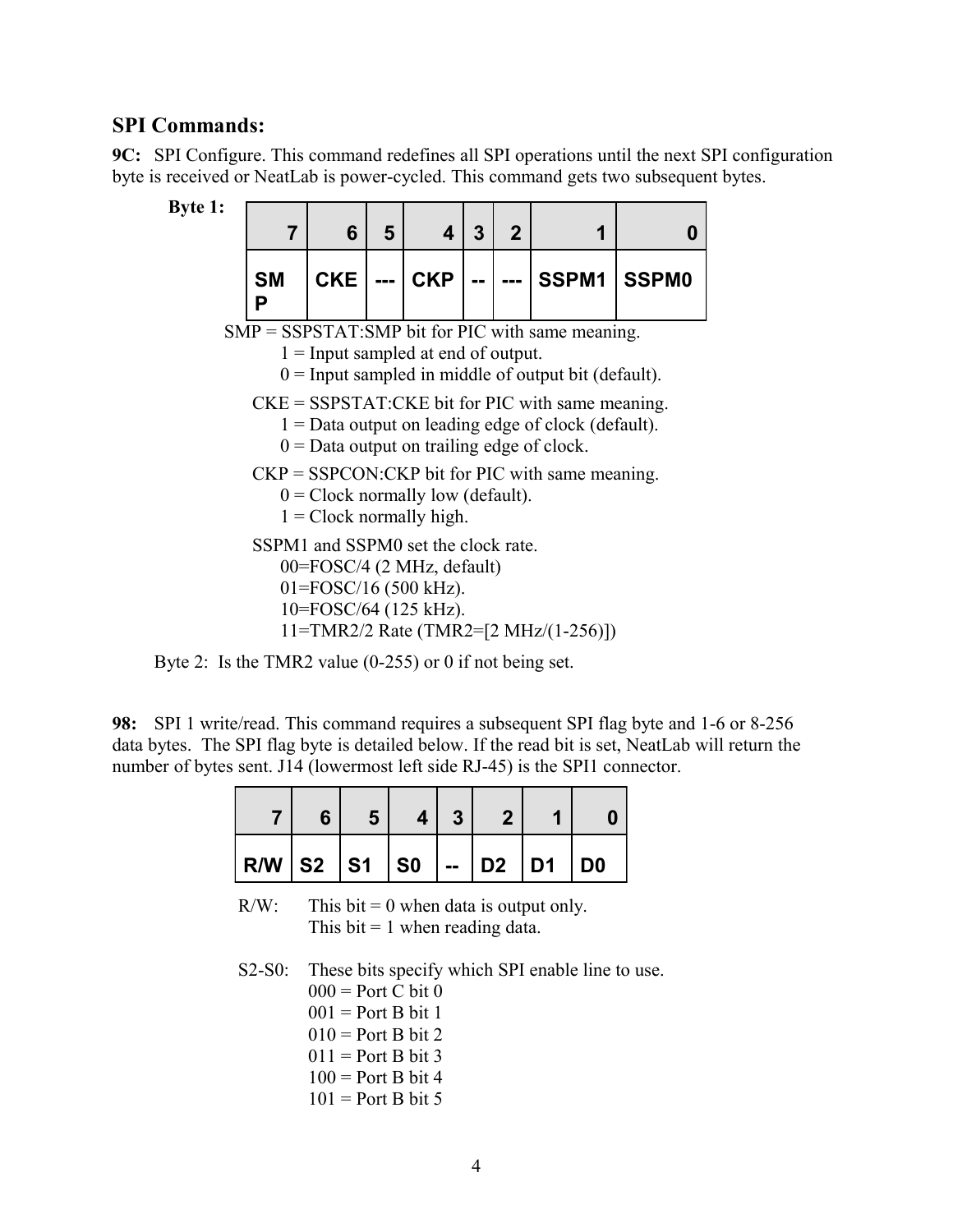$110$  = Port B bit 6  $111 =$  Port B bit 7

When using a Port B bit for the enable line, that bit must first be set as an output bit and initialized to logical 1 (high). Enable lines are active low.

D2-D0: These bits specify the number of data bytes to send/receive (1-6). When D2-D0 equals 7, the next byte sent will be interpreted as the number of subsequent bytes in the message. If this next byte is zero, no bytes are sent or received.

**99:** SPI 2 write/read. This command requires a subsequent SPI flag byte and 1-6 or 8-256 data bytes. The SPI flag byte is detailed below. If the read bit is set, NeatLab will return the number of bytes sent. J15 (lowermost right side RJ-45) is the SPI 2 connector.

| $R/W$ S2 S1 S0 - D2 D1 D0 |  |  |  |  |
|---------------------------|--|--|--|--|

 $R/W$ : This bit = 0 when data is output only. This  $bit = 1$  when reading data.

S2-S0: These bits specify which SPI enable line to use.  $000 =$  Port C bit 1  $001$  = Port B bit 1

> $010$  = Port B bit 2  $011$  = Port B bit 3  $100 =$  Port B bit 4  $101$  = Port B bit 5  $110 =$  Port B bit 6  $111 =$  Port B bit 7

When using a Port B bit for the enable line, that bit must first be set as an output bit and initialized to logical 1 (high). Enable lines are active low.

D2-D0: These bits specify the number of data bytes to send/receive (1-6). When D2-D0 equals 7, the next byte sent will be interpreted as the number of subsequent bytes in the message. If this next byte is zero, no bytes are sent or received.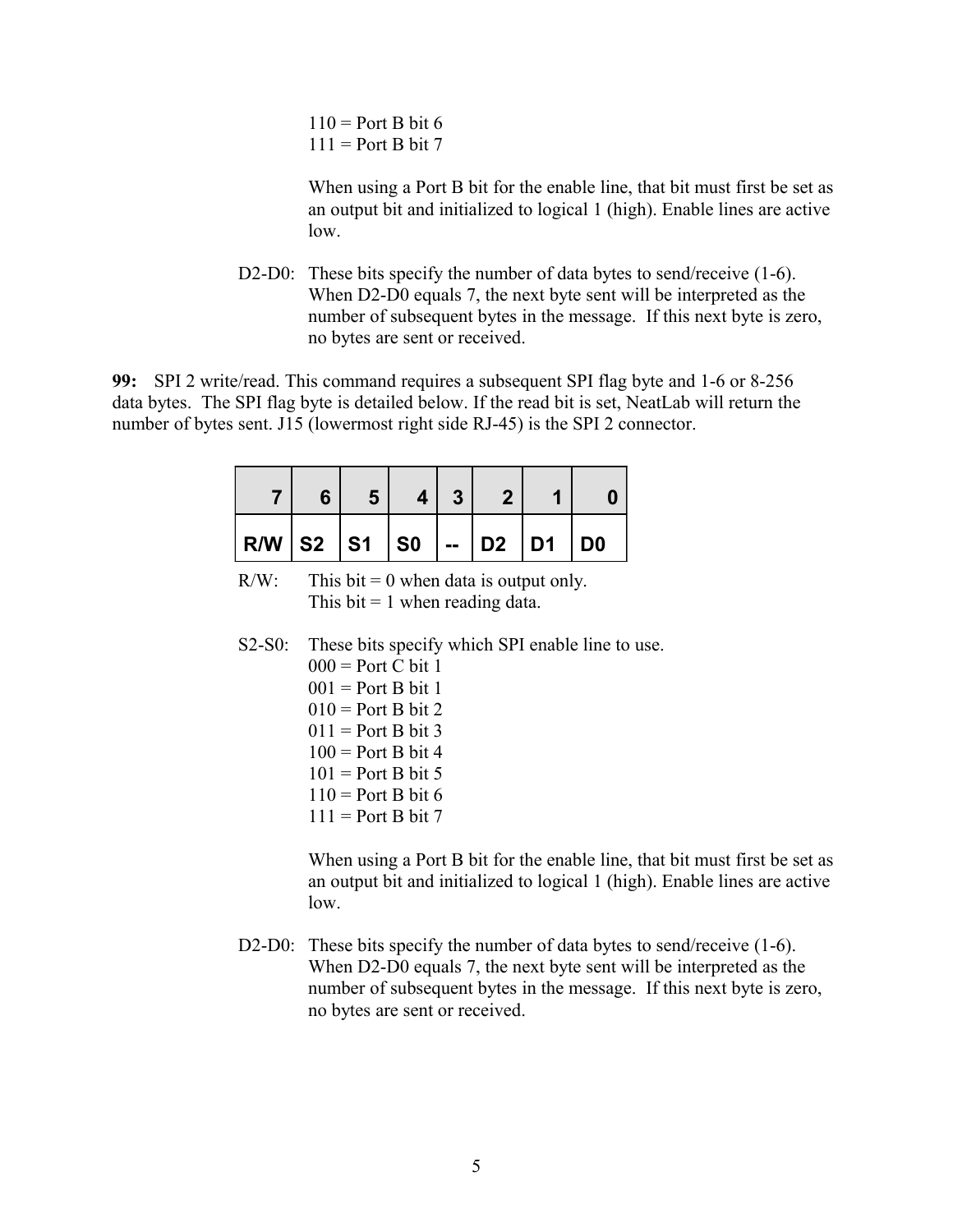#### **Block data commands:**

In the interest of maintaining some sort of streaming mode, the block data commands were created. In TNG-3B compatibility mode, the default block rate is 200 blocks/second.

A data block (packet) consists of a start byte (alternating 55/AA) followed by one or more data bytes. The data bytes sent are defined by settable parameters (see B8 and B9 commands).

**B0:** Block send off. Turns off block data transmission.

**B1:** Block send on. Turns on block data transmission as per last (or default) B4, B8, and B9.

**B4:** Set sample interval. Two subsequent bytes (HB,LB) determine the interval between transmissions. The minimum sample interval is very much affected by the baud rate and block size. Each count corresponds to one millisecond. The smallest count is 1. NeatLab can send 12.5 bytes each millisecond. Therefore, NeatLab can send 1000 TNG-3B compatible blocks per second, maximum.

**B8:** Set number of ADC Channels to send. Subsequent byte is number of channels starting at 0.

**B9:** Set DIO mask. One subsequent data byte determines what digital data is sent, as follows:

| -- | -- | -- | -- | -- | PF PD PB |  |
|----|----|----|----|----|----------|--|

Where  $PF = 1$  to send Flag Byte.  $PD = 1$  to send Port D data. And  $PB = 1$  to send Port B data.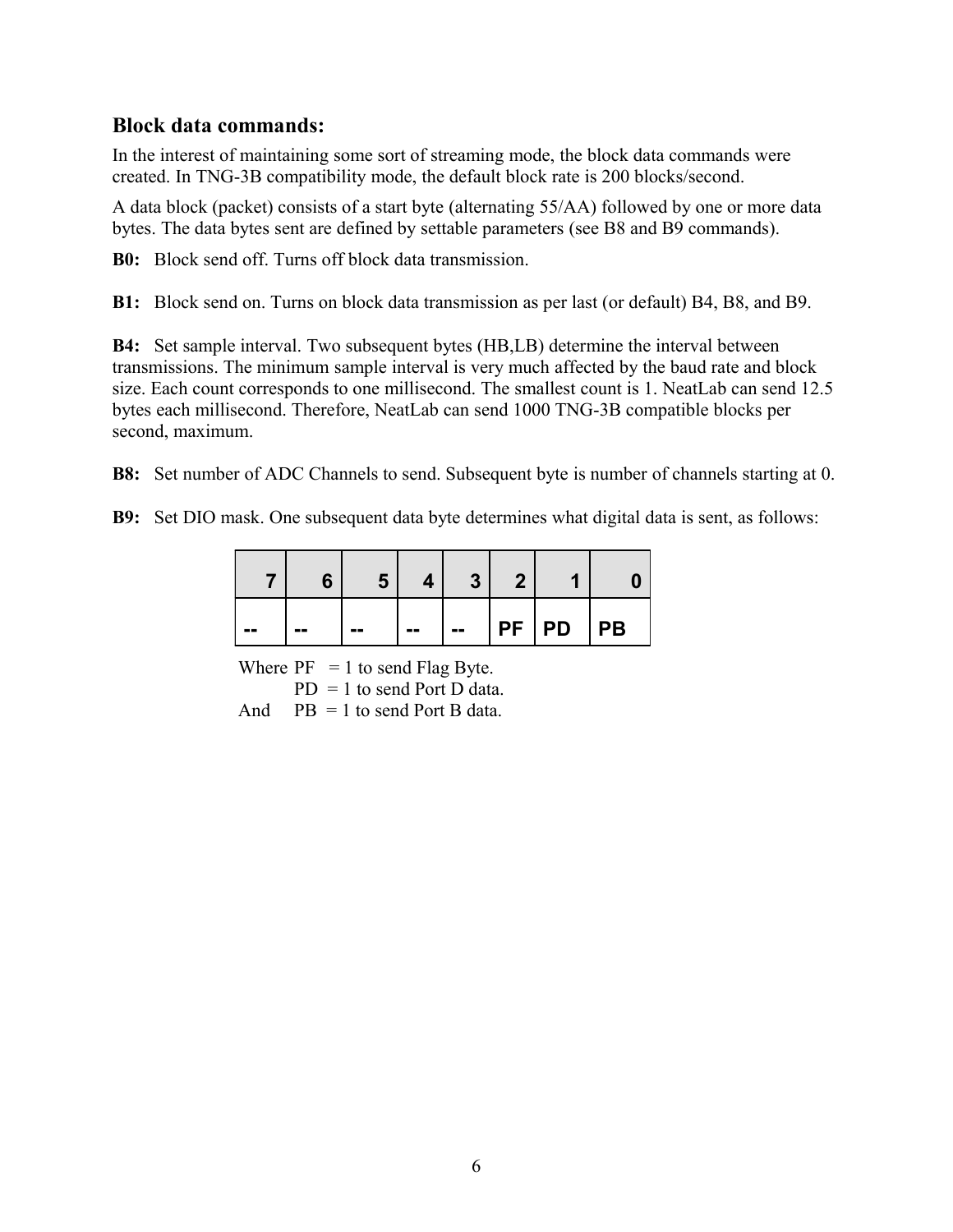#### **Program Autoloader:**

This allows most of the FLASH program memory of the PIC18F4520 processor of NeatLab to be reprogrammed via the USB connection. A portion of program memory is preserved (0x7C40 through 0x7FFF). This section of memory contains the autoloader code and program memory reserved by the ICD2 in debug mode. The autoloader cannot overwrite itself. A new autoloader can be pointed to in new code that would allow subsequently loaded code to reuse that space though.

**AF:** Starts autoloader mode. Block data transmissions are disabled. When the process completes normally, the microcontroller will be reset. Otherwise, the NeatLab will need a power cycle.

Block mode should be disabled and the input buffer flushed prior to issuing the AF command. Subsequent to sending 0xAF, the programming program should send 0xCC. NeatLab will respond with a 0x60 device ID byte, and then with a "K". The "K" indicates that it is OK to start processing autoloader commands.

Each time the NeatLab is ready for a new command, a "K" is sent. If the last command caused an error, an "E" will be seen. If the checksum (negated sum of the previous message bytes) is found to be bad, an "N" is returned.

The two most significant bits of the first byte sent in each message are operation flags. Bit 7 indicates a block erase. Bit 6 indicates a block read. With those bits masked off, the most significant byte corresponds to the uppermost address pointer. For example, the string, 0x80,0x7C,0x00,0x00,0x04 would erase 64 bytes of program memory starting at address 0x007C00. If the first byte was 0x40 (and the checksum byte 0x44), the command would read the 32 byte block at  $0x007C00$ . The  $4<sup>th</sup>$  byte is the byte count (0 in these examples).

Configuration memory space starts at 0x300000. The NeatLab processor has program memory from 0x0000 to 0x7FFF (32k bytes). The last 960 bytes (0x7C40 through 0x7FFF) are not writable via the autoloader.

A typical write memory block command (hex bytes): 000A E020 1292 4CEF 01F0 1282 4CEF 01F0 8150 1514 506E 0DEC 03F0 8350 1614 516E 0DEC 03F0 1A

The last byte is the checksum. The first 3 bytes are the starting memory address, which must be on a 32-byte bounary  $(0x00, 0x20, 0x40, 0x60, 0x80, 0xA0, 0xC0)$ . The 4<sup>th</sup> byte is the byte count  $(0x20)$ .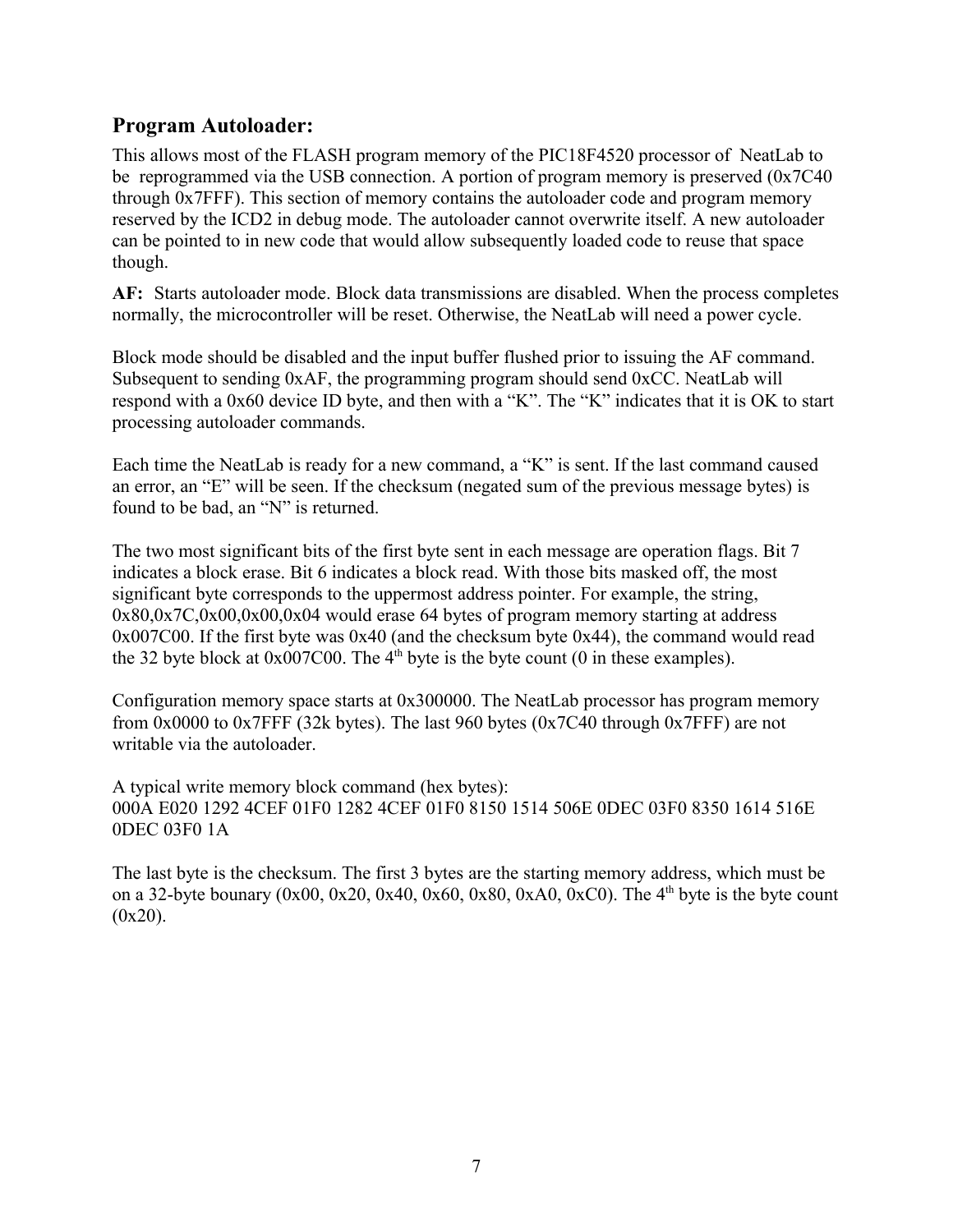## **Command Table:**

| 90             | Send RAM byte    | B <sub>0</sub> | <b>Block Send Off</b> | D <sub>0</sub> |                  | F <sub>0</sub> |              |
|----------------|------------------|----------------|-----------------------|----------------|------------------|----------------|--------------|
| 91             |                  | B1             | <b>Block Send On</b>  | D1             |                  | F1             |              |
| 92             |                  | B2             |                       | D2             |                  | F2             |              |
| 93             |                  | B <sub>3</sub> |                       | D <sub>3</sub> |                  | F3             |              |
| 94             |                  | <b>B4</b>      | Set Sample Int.       | D <sub>4</sub> |                  | F <sub>4</sub> |              |
| 95             |                  | B <sub>5</sub> |                       | D <sub>5</sub> |                  | F <sub>5</sub> |              |
| 96             |                  | <b>B6</b>      |                       | D <sub>6</sub> |                  | F <sub>6</sub> |              |
| 97             |                  | B7             |                       | D7             |                  | F7             |              |
| 98             | SPI <sub>1</sub> | <b>B8</b>      | Set ADC Mask          | D <sub>8</sub> |                  | F <sub>8</sub> |              |
| 99             | SPI <sub>2</sub> | <b>B9</b>      | Set DIO Mask          | D <sub>9</sub> |                  | F <sub>9</sub> |              |
| <b>9A</b>      |                  | <b>BA</b>      |                       | DA             |                  | FA             | Read B and D |
| <b>9B</b>      |                  | <b>BB</b>      |                       | DB             | Write B and D    | FB             | Read Port B  |
| 9C             | SPI Configure    | <b>BC</b>      | Config. Port B        | <b>DC</b>      | Config. Port D   | FC             |              |
| 9 <sub>D</sub> | ID command       | <b>BD</b>      | Write Port B          | <b>DD</b>      | Write Port D     | <b>FD</b>      | Read Port D  |
| <b>9E</b>      |                  | <b>BE</b>      |                       | DE             |                  | <b>FE</b>      | Reset        |
| <b>9F</b>      |                  | <b>BF</b>      | Get Port B Conf.      | DF             | Get Port D Conf. | FF             | Sync         |
| A <sub>0</sub> | ADC Ch. 0        | CO             | ADC Ch. 0-N           | E <sub>0</sub> | 8-bit ADC        |                |              |
| A1             | ADC Ch. 1        | C <sub>1</sub> | $ADC Ch, 0-3$         | E1             | 10-bit ADC       |                |              |
| A2             | ADC Ch. 2        | C <sub>2</sub> | ADC Ch. 4-7           | E2             |                  |                |              |
| A <sub>3</sub> | ADC Ch. 3        | C <sub>3</sub> |                       | E <sub>3</sub> |                  |                |              |
| A <sub>4</sub> | ADC Ch. 4        | C <sub>4</sub> |                       | E4             |                  |                |              |
| A <sub>5</sub> | ADC Ch. 5        | C <sub>5</sub> |                       | E <sub>5</sub> |                  |                |              |
| A <sub>6</sub> | ADC Ch. 6        | C6             |                       | E <sub>6</sub> |                  |                |              |
| A7             | ADC Ch. 7        | C7             |                       | E7             |                  |                |              |
| A8             |                  | C8             | ADC Ch. 0-7           | E <sub>8</sub> |                  |                |              |
| A9             |                  | C9             |                       | E <sub>9</sub> |                  |                |              |
| AA             |                  | CA             |                       | EA             |                  |                |              |
| AB             |                  | CВ             |                       | EB             |                  |                |              |
| AC             |                  | CC             |                       | EC             |                  |                |              |
| AD             |                  | CD             |                       | <b>ED</b>      |                  |                |              |
| AE             |                  | <b>CE</b>      |                       | EE             |                  |                |              |
| AF             | Autoloader       | CF             |                       | EF             |                  |                |              |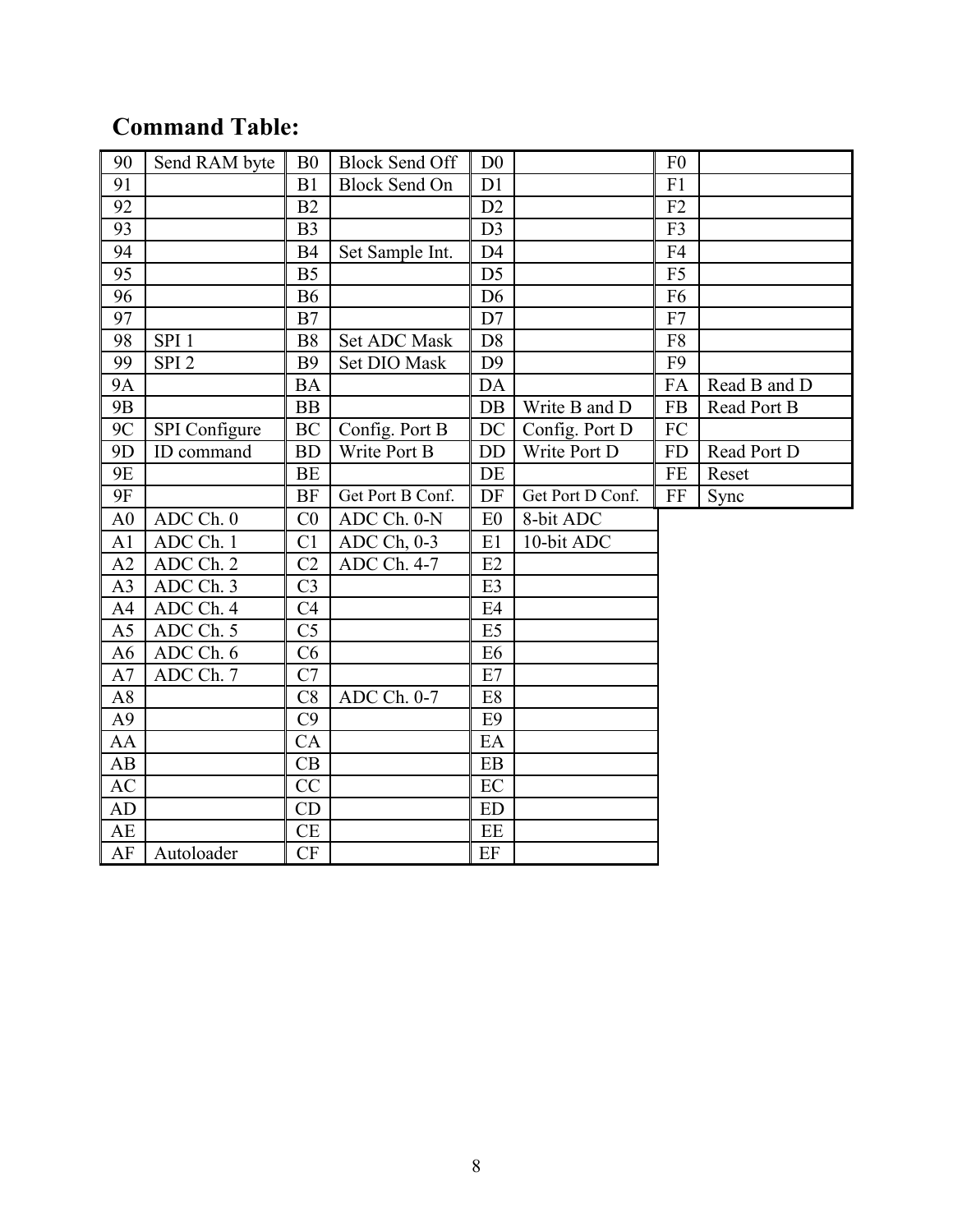|                |                                | 7                | 6  | 5         | 4 | $\overline{3}$   | $\mathbf 2$ | 1                   | $\boldsymbol{0}$ |  |  |  |
|----------------|--------------------------------|------------------|----|-----------|---|------------------|-------------|---------------------|------------------|--|--|--|
| Byte 1         | Separator Byte:                | 55 or AA         |    |           |   |                  |             |                     |                  |  |  |  |
| Byte 2         | <b>Flag Byte</b>               | PF               | PD | <b>PB</b> |   |                  |             | ADC3 ADC2 ADC1 ADC0 |                  |  |  |  |
| Byte 3         | A0 MSB                         | <b>A0H</b>       |    |           |   |                  |             |                     |                  |  |  |  |
| Byte 4         | AO LSB                         | A <sub>0</sub> L |    |           |   |                  |             |                     |                  |  |  |  |
| Byte 5         | A1 MSB                         |                  |    |           |   | A1H              |             |                     |                  |  |  |  |
| Byte 6         | A <sub>1</sub> LSB             |                  |    |           |   | A <sub>1</sub> L |             |                     |                  |  |  |  |
| Byte 7         | A <sub>2</sub> M <sub>SB</sub> |                  |    |           |   | A2H              |             |                     |                  |  |  |  |
| Byte 8         | A <sub>2</sub> LSB             | A <sub>2</sub> L |    |           |   |                  |             |                     |                  |  |  |  |
| Byte 9         | A3 MSB                         | A3H              |    |           |   |                  |             |                     |                  |  |  |  |
| Byte 10        | A <sub>3</sub> LSB             | A3L              |    |           |   |                  |             |                     |                  |  |  |  |
| Byte 11        | A4 MSB                         | A <sub>4</sub> H |    |           |   |                  |             |                     |                  |  |  |  |
| Byte 12        | A4 LSB                         | A4L              |    |           |   |                  |             |                     |                  |  |  |  |
| Byte 13 A5 MSB |                                | A5H              |    |           |   |                  |             |                     |                  |  |  |  |
| Byte 14 A5 LSB |                                |                  |    |           |   | A <sub>5</sub> L |             |                     |                  |  |  |  |
| Byte 15 A6 MSB |                                |                  |    |           |   | A6H              |             |                     |                  |  |  |  |
| Byte 16        | A6 LSB                         |                  |    |           |   | A6L              |             |                     |                  |  |  |  |
| Byte 17 A7 MSB |                                |                  |    |           |   | A7H              |             |                     |                  |  |  |  |
| Byte 18 A7 LSB |                                |                  |    |           |   | A7L              |             |                     |                  |  |  |  |
| Byte 19        | Port B                         |                  |    |           |   | Port B           |             |                     |                  |  |  |  |
| Byte 20 Port D |                                |                  |    |           |   | Port D           |             |                     |                  |  |  |  |

## **Fully-Populated Block:**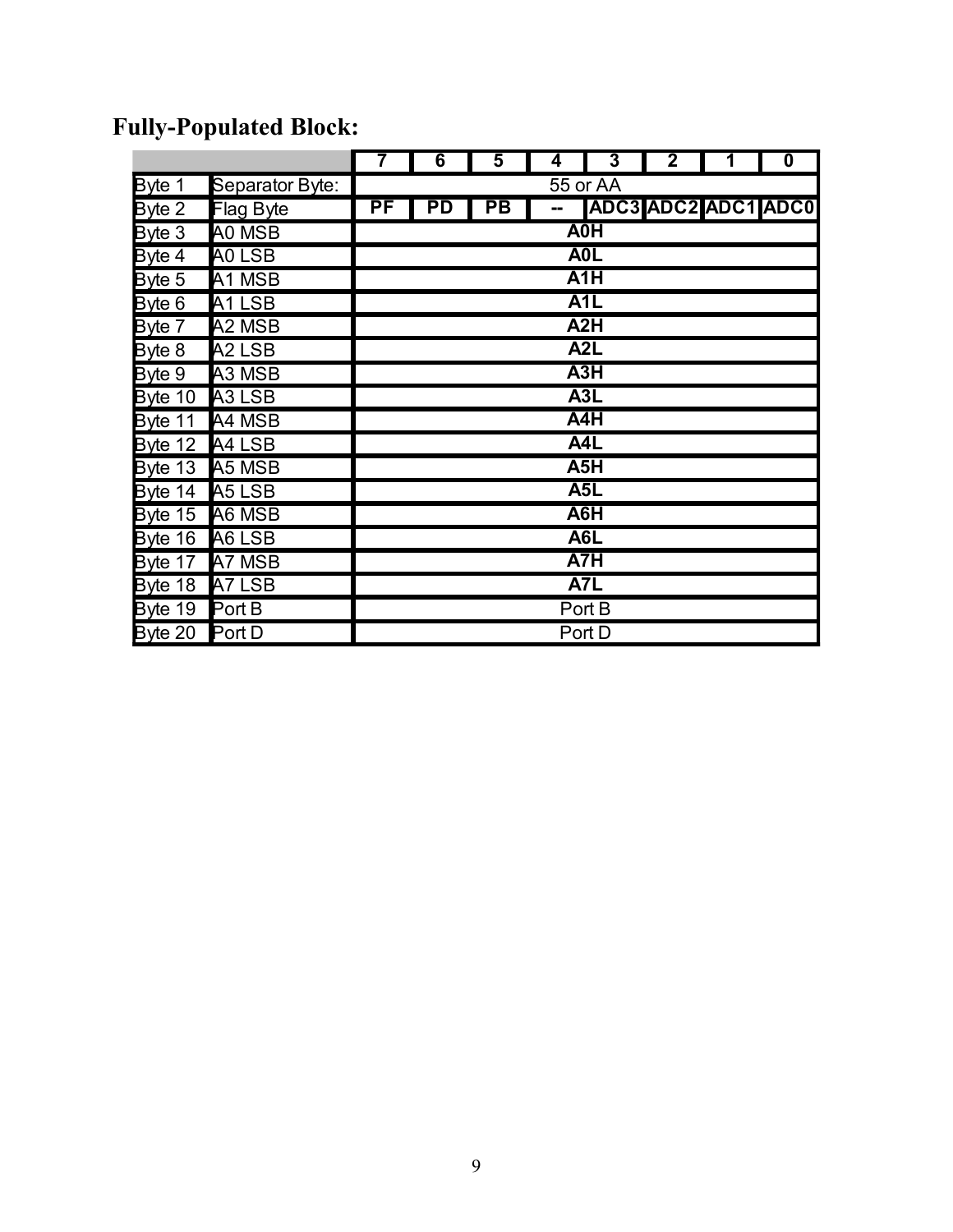### **NeatLab PCB:**